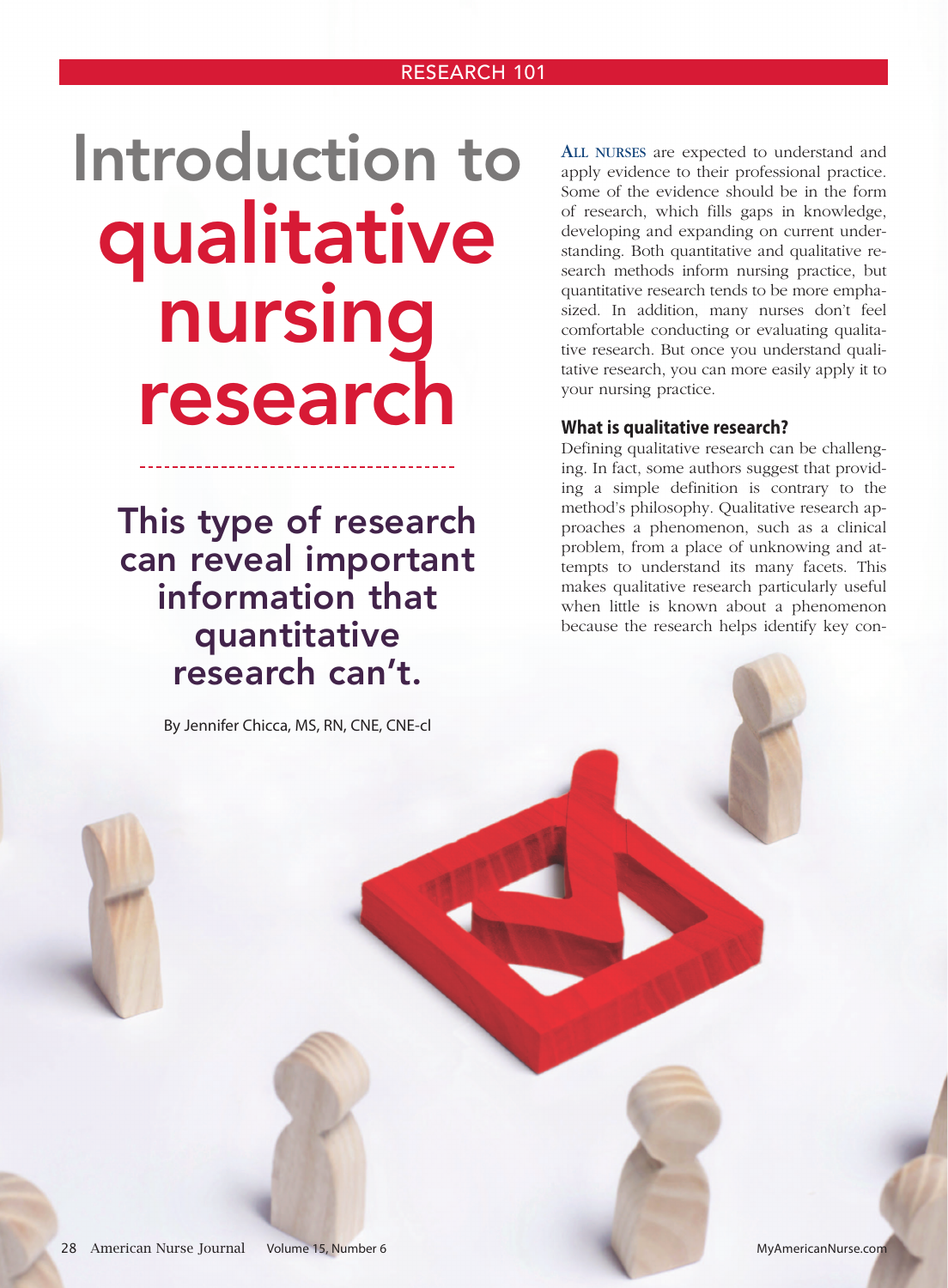## Research design characteristics

Most qualitative research designs share the following characteristics.

| cepts and constructs. Qualitative research sets    |
|----------------------------------------------------|
| the foundation for future quantitative or qualita- |
| tive research. Qualitative research also can stand |
| alone without quantitative research.               |

Although qualitative research is diverse, certain characteristics—holism, subjectivity, intersubjectivity, and situated contexts—guide its methodology. This type of research stresses the importance of studying each individual as a holistic system (holism) influenced by surroundings (situated contexts); each person develops his or her own subjective world (subjectivity) that's influenced by interactions with others (intersubjectivity) and surroundings (situated contexts). Think of it this way: Each person experiences and interprets the world differently based on many factors, including his or her history and interactions. The truth is a composite of realities.

#### **Qualitative research designs**

Because qualitative research explores diverse topics and examines phenomena where little is known, designs and methodologies vary. Despite this variation, most qualitative research designs are emergent and holistic. In addition, they require merging data collection strategies and an intensely involved researcher. (See *Research design characteristics*.)

Although qualitative research designs are emergent, advanced planning and careful consideration should include identifying a phenomenon of interest, selecting a research design, indicating broad data collection strategies and opportunities to enhance study quality, and considering and/or setting aside (bracketing) personal biases, views, and assumptions.

Many qualitative research designs are used in nursing. Most originated in other disciplines, while some claim no link to a particular disciplinary tradition. Designs that aren't linked to a discipline, such as descriptive designs, may borrow techniques from other methodologies; some authors don't consider them to be rigorous (high-quality and trustworthy). (See *Common qualitative research designs*.)

#### **Sampling approaches**

Sampling approaches depend on the qualitative research design selected. However, in general, qualitative samples are small, nonrandom, emergently selected, and intensely stud-

| <b>Characteristic Description</b>                      |                                                                                                                                        | <b>Example</b>                                                                                                                                                                                                     |
|--------------------------------------------------------|----------------------------------------------------------------------------------------------------------------------------------------|--------------------------------------------------------------------------------------------------------------------------------------------------------------------------------------------------------------------|
| <b>Emergent</b>                                        | Flexible<br>Adaptable<br>Changes to<br>$\bullet$<br>reflect realities<br>and viewpoints,<br>which may not<br>be known at the<br>outset | A researcher completing a ground-<br>ed theory study changes the inter-<br>view questionnaire, based on pre-<br>liminary findings, to include more<br>focused questions to help saturate<br>theoretical categories |
| <b>Holistic</b>                                        | Considers the<br>whole                                                                                                                 | A researcher completing a histori-<br>cal research study analyzes arti-<br>facts, journals, interviews, docu-<br>ments, photographs, and records<br>to understand a past event                                     |
| <b>Intensely</b><br>involved<br>researcher             | Detailed study                                                                                                                         | A researcher completing an ethno-<br>graphic inquiry spends time<br>(sometimes years) interviewing,<br>observing, and perhaps even par-<br>ticipating in the studied culture                                       |
| <b>Merging data</b><br>collection<br><b>strategies</b> | Many strategies<br>are used to<br>capture holism                                                                                       | A researcher completing a case<br>study analyzes interviews, observa-<br>tions, documents, and records to<br>understand the identified case                                                                        |

ied. Qualitative research sampling is concerned with accurately representing and discovering meaning in experience, rather than generalizability. For this reason, researchers tend to look for participants or informants who are considered "information rich" because they maximize understanding by representing varying demographics and/or ranges of experiences. As a study progresses, researchers look for participants who confirm, challenge, modify, or enrich understanding of the phenomenon of interest. Many authors argue that the concepts and constructs discovered in qualitative research transcend a particular study, however, and find applicability to others. For example, consider a qualitative study about the lived experience of minority nursing faculty and the incivility they endure. The concepts learned in this study may transcend nursing or minority faculty members and also apply to other populations, such as foreignborn students, nurses, or faculty.

A sample size is estimated before a qualitative study begins, but the final sample size depends on the study scope, data quality, sensitivity of the research topic or phenomenon of interest, and researchers' skills. For example, a study with a narrow scope, skilled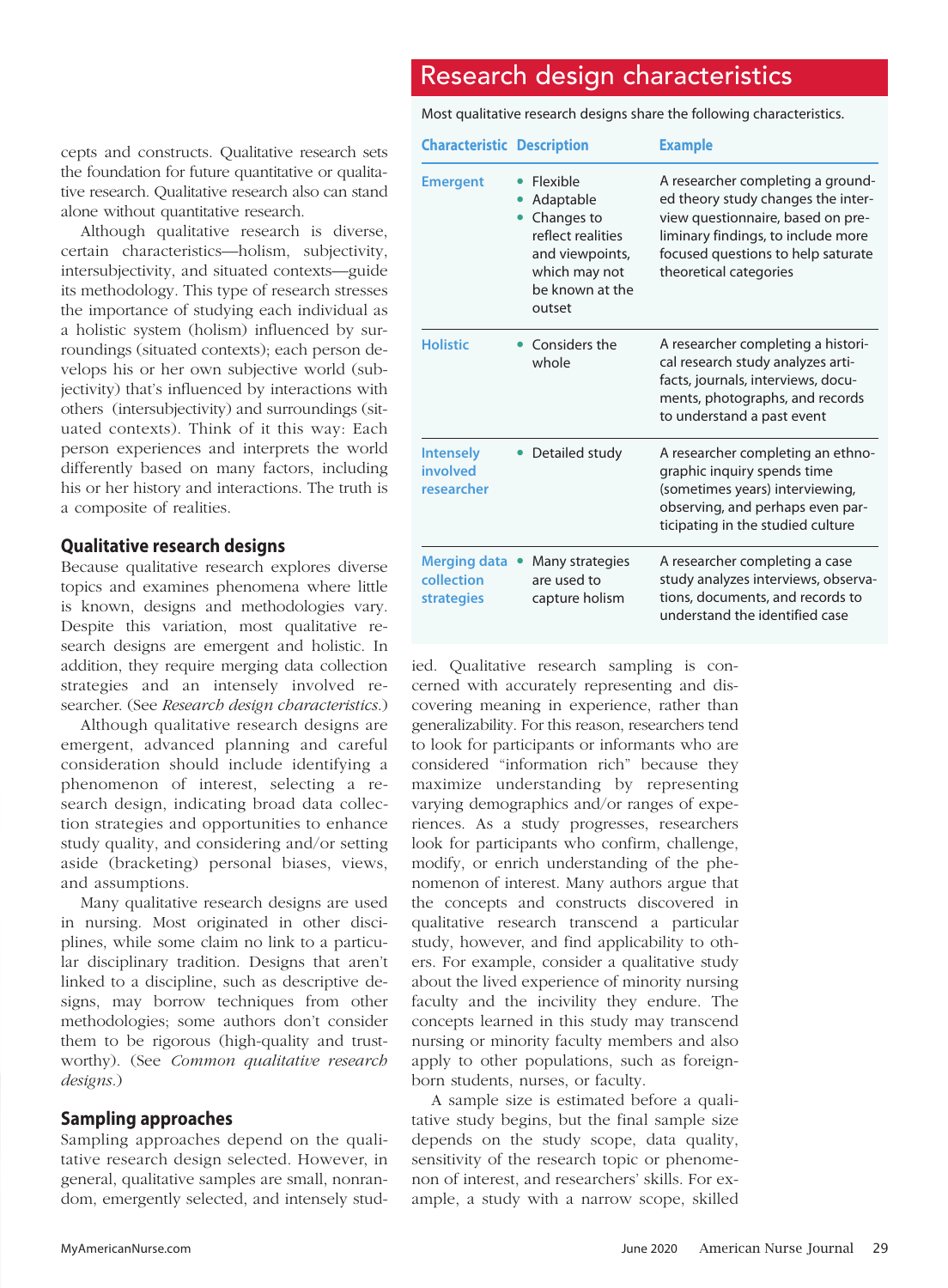## Common qualitative research designs

Qualitative nursing research can take many forms. The design you choose will depend on the question you're trying to answer.

| <b>Design</b>              | <b>Originating discipline</b> | <b>Description</b>                                                          | <b>Sample nursing research question</b>                                                                                        |
|----------------------------|-------------------------------|-----------------------------------------------------------------------------|--------------------------------------------------------------------------------------------------------------------------------|
| <b>Action research</b>     | Education                     | Conducted by and for<br>those taking action to<br>improve or refine actions | What happens to the quality of nursing practice<br>when we implement a peer-mentoring system?                                  |
| <b>Case study</b>          | Many                          | In-depth analysis of an entity<br>or group of entities (case)               | How is patient autonomy promoted by a unit?                                                                                    |
| <b>Descriptive</b>         | N/A                           | Content analysis of data                                                    | What is the nursing role in end-of-life decisions?                                                                             |
| <b>Discourse analysis</b>  | Many                          | In-depth analysis of written,<br>vocal, or sign language                    | What discourses are used in nursing practice and<br>how do they shape practice?                                                |
| <b>Ethnography</b>         | Anthropology                  | In-depth analysis of a<br>culture                                           | How does Filipino culture influence childbirth<br>experiences?                                                                 |
| <b>Ethology</b>            | Psychology                    | Biology of human behavior<br>and events                                     | What are the immediate underlying psycho-<br>logical and environmental causes of incivility<br>in nursing?                     |
| <b>Grounded theory</b>     | Sociology                     | Social processes within a<br>social setting                                 | How does the basic social process of role<br>transition happen within the context of<br>advanced practice nursing transitions? |
| <b>Historical research</b> | History                       | Past behaviors, events,<br>conditions                                       | When did nurses become researchers?                                                                                            |
| <b>Narrative inquiry</b>   | Many                          | Story as the object of<br>inquiry                                           | How does one live with a diagnosis of<br>scleroderma?                                                                          |
| Phenomenology              | Philosophy<br>Psychology      | Lived experience                                                            | What is the lived experience of nurses who were<br>admitted as patients on their home practice unit?                           |

researchers, and a nonsensitive topic likely will require a smaller sample. Data saturation frequently is a key consideration in final sample size. When no new insights or information are obtained, data saturation is attained and sampling stops, although researchers may analyze one or two more cases to be certain. (See *Sampling types*.)

Some controversy exists around the concept of saturation in qualitative nursing research. Thorne argues that saturation is a concept appropriate for grounded theory studies and not other study types. She suggests that "information power" is perhaps more appropriate terminology for qualitative nursing research sampling and sample size.

#### **Data collection and analysis**

Researchers are guided by their study design when choosing data collection and analysis methods. Common types of data collection include interviews (unstructured, semistructured,

focus groups); observations of people, environments, or contexts; documents; records; artifacts; photographs; or journals. When collecting data, researchers must be mindful of gaining participant trust while also guarding against too much emotional involvement, ensuring comprehensive data collection and analysis, conducting appropriate data management, and engaging in reflexivity.

Reflexivity involves systematically analyzing each step of the research process. Unlike quantitative researchers, who use validated instruments, qualitative researchers themselves are the instruments. They must strive to attain and manage high-quality data. Journaling can help researchers identify and manage how their behaviors and thoughts influence their study findings. When researchers bracket their preconceived notions when collecting and analyzing data, they help increase study rigor.

Data usually are recorded in detailed notes, memos, and audio or visual recordings, which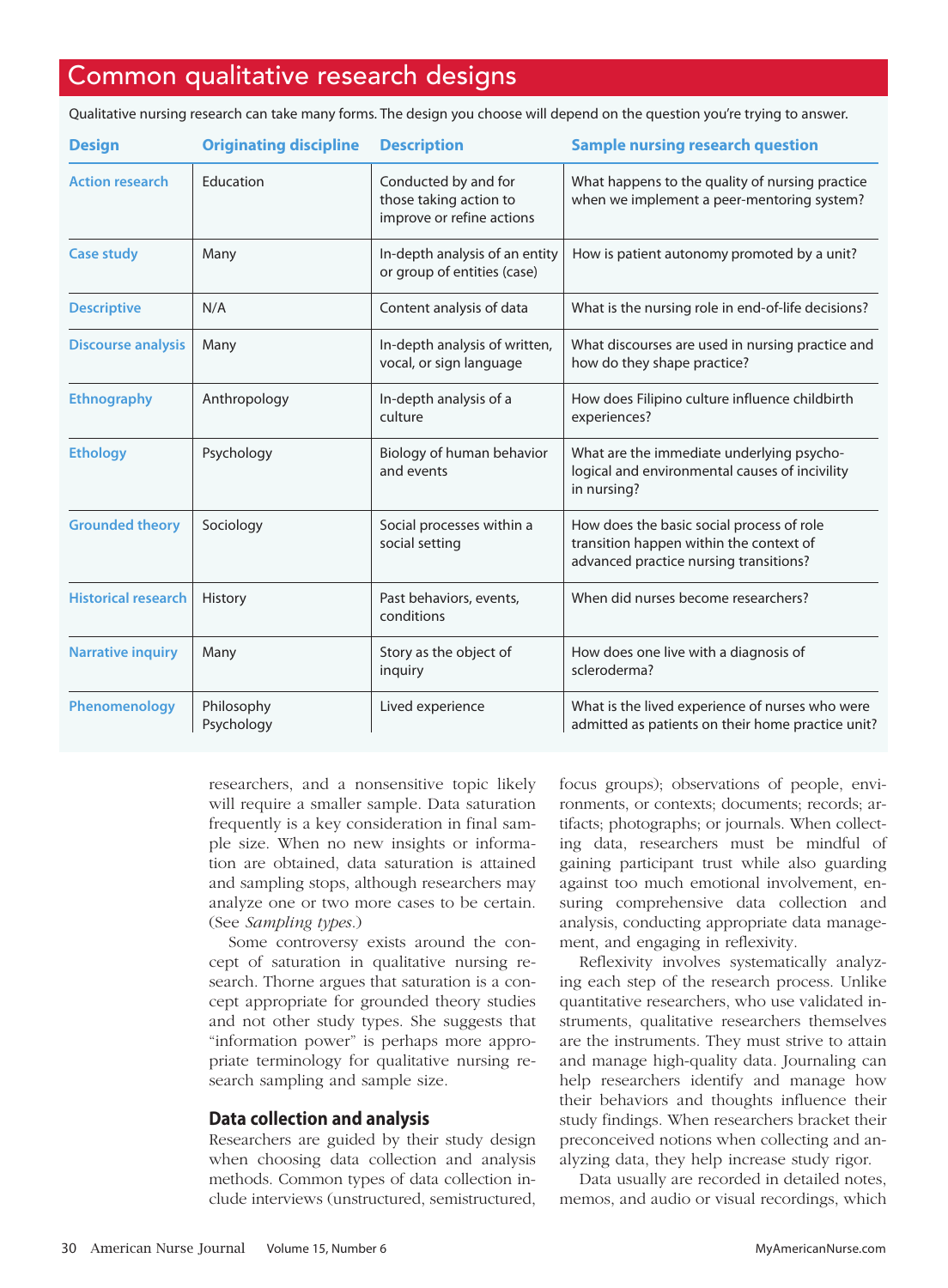frequently are transcribed verbatim and analyzed manually or using software programs, such as ATLAS.ti, HyperRESEARCH, MAXQDA, or NVivo. Analyzing qualitative data is complex work. Researchers act as reductionists, distilling enormous amounts of data into concise yet rich and valuable knowledge. They code or identify themes, translating abstract ideas into meaningful information. The good news is that qualitative research typically is easy to understand because it's reported in stories told in everyday language.

#### **Evaluating a qualitative study**

Evaluating qualitative research studies can be challenging. Many terms—rigor, validity, integrity, and trustworthiness—can describe study quality, but in the end you want to know whether the study's findings accurately and comprehensively represent the phenomenon of interest. Many researchers identify a quality framework when discussing quality-enhancement strategies. Example frameworks include:

- Trustworthiness criteria framework, which enhances credibility, dependability, confirmability, transferability, and authenticity
- Validity in qualitative research framework, which enhances credibility, authenticity, criticality, integrity, explicitness, vividness, creativity, thoroughness, congruence, and sensitivity.

With all frameworks, many strategies can be used to help meet identified criteria and enhance quality. (See *Research quality enhancement)*. And considering the study as a whole is important to evaluating its quality and rigor. For example, when looking for evidence of rigor, look for a clear and concise report title that describes the research topic and design and an abstract that summarizes key points (background, purpose, methods, results, conclusions). (Visit myamericannurse.com/ ?p=66448 to learn what other questions to ask when evaluating a qualitative study.)

#### **Application to nursing practice**

Qualitative research not only generates evidence but also can help nurses determine patient preferences. Without qualitative research, we can't truly understand others, including their interpretations, meanings, needs, and wants. Qualitative research isn't generalizable in the traditional sense, but it helps nurses open their minds to others' experiences. For example, nurses can protect patient autonomy by under-



### Sampling types

Several sampling types guide qualitative research, and because designs are emergent, sampling may change as a study progresses. In grounded theory, for instance, sampling moves into more focused theoretical sampling as a study progresses. The researcher may return to a participant and question him or her more specifically about a theoretical construct, such as the concept of "making it work" in a study about having a child with a disability. This sampling approach helps ensure theoretical categories become saturated.

| <b>Sampling type</b>            | <b>Comments</b>                                                                                                                         |  |
|---------------------------------|-----------------------------------------------------------------------------------------------------------------------------------------|--|
| <b>Convenience or volunteer</b> | Participants readily available<br>Easy, efficient<br>Might not be "information rich"                                                    |  |
| <b>Purposive</b>                | Participants selected because they<br>benefit the study (for example,<br>selecting for varying demographics or<br>ranges of experience) |  |
| <b>Shadow</b>                   | Participants speak of others'<br>experiences in addition to their own                                                                   |  |
| Snowball or chain               | Early participants refer others<br>Easy, efficient<br>Might not be "information rich"                                                   |  |
| <b>Theoretical</b>              | Participants selected based on<br>manifestation of theoretical constructs                                                               |  |

standing them and not reducing them to universal protocols or plans. As Munhall states, "Each person we encounter help[s] us discover what is best for [him or her]. The other person, not us, is truly the expert knower of [him- or herself]." Qualitative nursing research helps us understand the complexity and many facets of a problem and gives us insights as we encourage others' voices and searches for meaning.

When paired with clinical judgment and other evidence, qualitative research helps us implement evidence-based practice successfully. For example, a phenomenological inquiry into the lived experience of disaster